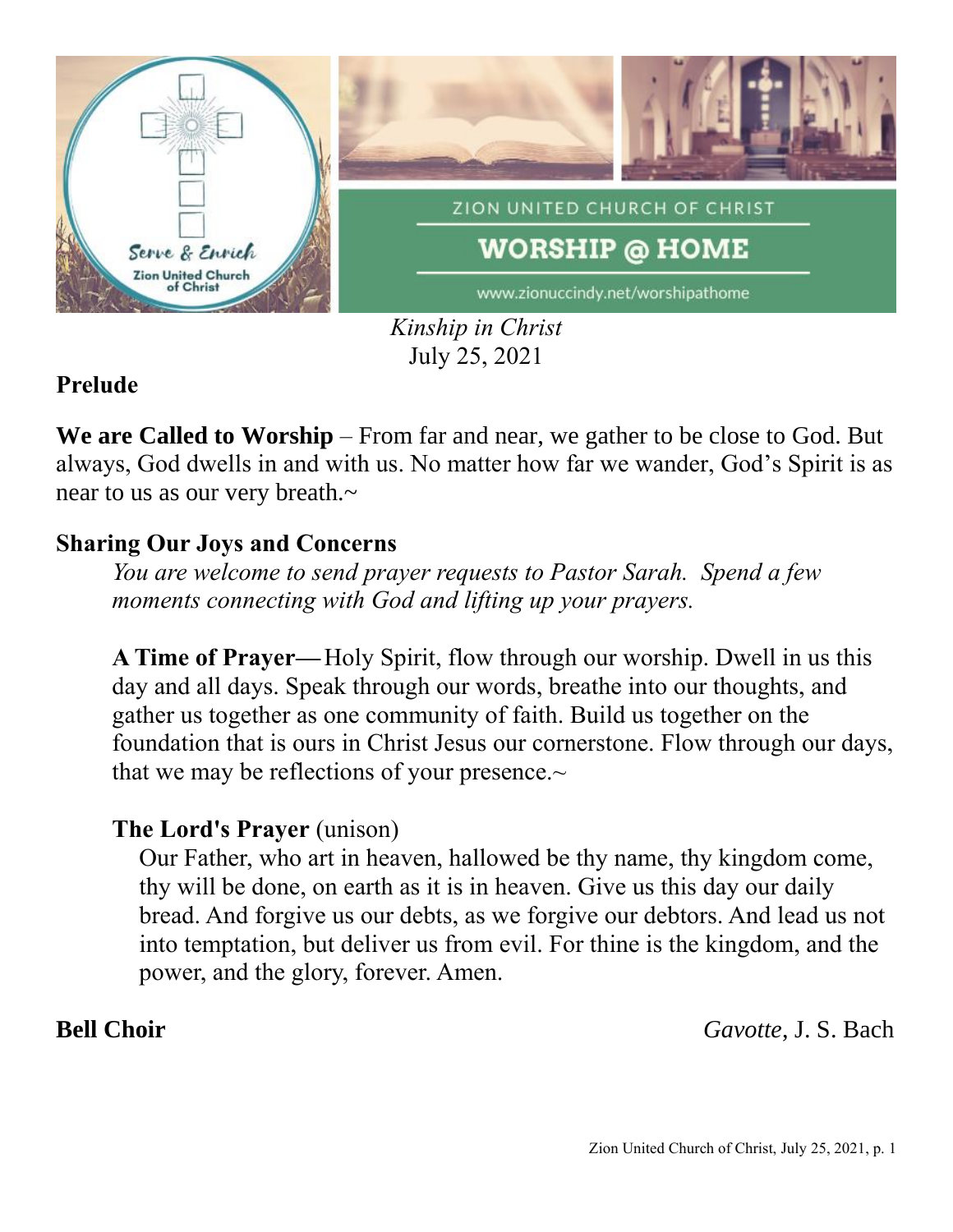### **We Hear God's Word** *Ephesians 2 (CEB)*

2 At one time you were like a dead person because of the things you did wrong and your offenses against God.  $2$  You used to live like people of this world. You followed the rule of a destructive spiritual power. This is the spirit of disobedience to God's will that is now at work in persons whose lives are characterized by disobedience.  $3$  At one time you were like those persons. All of you used to do whatever felt good and whatever you thought you wanted so that you were children headed for punishment just like everyone else.

<sup>4-5</sup> However, God is rich in mercy. He brought us to life with Christ while we were dead as a result of those things that we did wrong. He did this because of the great love that he has for us. You are saved by God's grace! <sup>6</sup> And God raised us up and seated us in the heavens with Christ Jesus.  $7 \text{ God did this to show future}$ generations the greatness of his grace by the goodness that God has shown us in Christ Jesus.

<sup>8</sup> You are saved by God's grace because of your faith. This salvation is God's gift. It's not something you possessed. <sup>9</sup>It's not something you did that you can be proud of. <sup>10</sup> Instead, we are God's accomplishment, created in Christ Jesus to do good things. God planned for these good things to be the way that we live our lives.

<sup>11</sup> So remember that once you were Gentiles by physical descent, who were called "uncircumcised" by Jews who are physically circumcised.  $^{12}$  At that time you were without Christ. You were aliens rather than citizens of Israel, and strangers to the covenants of God's promise. In this world you had no hope and no God.  $^{13}$  But now, thanks to Christ Jesus, you who once were so far away have been brought near by the blood of Christ.

<sup>14</sup> Christ is our peace. He made both Jews and Gentiles into one group. With his body, he broke down the barrier of hatred that divided us. <sup>15</sup> He canceled the detailed rules of the Law so that he could create one new person out of the two groups, making peace.  $^{16}$  He reconciled them both as one body to God by the cross, which ended the hostility to God.

<sup>17</sup> When he came, he announced the good news of peace to you who were far away from God and to those who were near. <sup>18</sup> We both have access to the Father through Christ by the one Spirit. <sup>19</sup> So now you are no longer strangers and aliens. Rather, you are fellow citizens with God's people, and you belong to God's household. <sup>20</sup> As God's household, you are built on the foundation of the apostles and prophets with Christ Jesus himself as the cornerstone.  $2<sup>1</sup>$  The whole building is joined together in him, and it grows up into a temple that is dedicated to the Lord. <sup>22</sup> Christ is building you into a place where God lives through the Spirit.